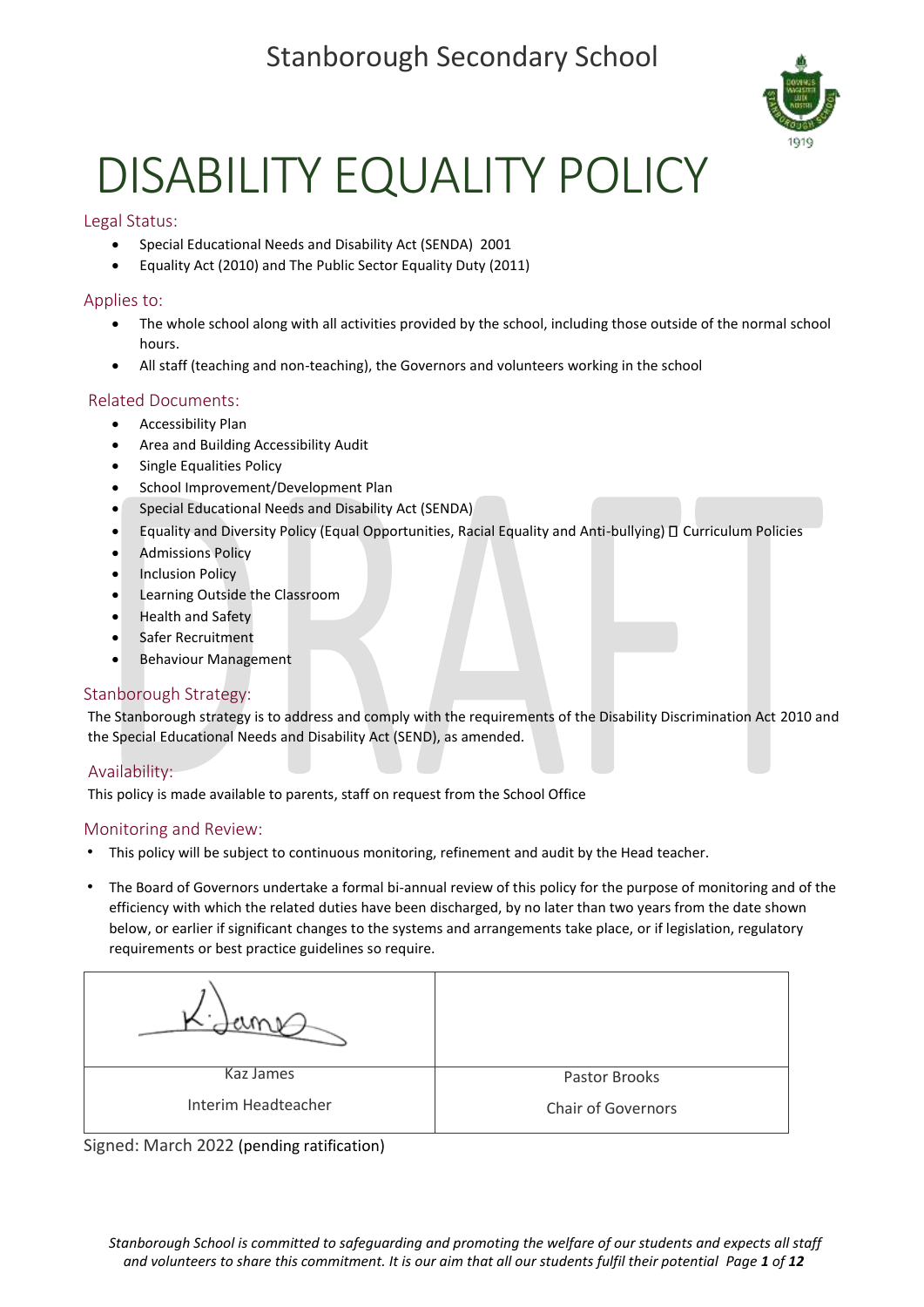# Disability Equality Policy Compliance with the Special Educational Needs and Disability Act (SENDA)

The Proprietor of Stanborough, has a proactive approach in ensuring that there is no discrimination against disabled pupils and prospective pupils in the provision of education and associated services in Stanborough and in respect of admissions and exclusions. Improving access to education and educational achievement by disabled pupils is essential to the Proprietor's policy of ensuring equality of opportunity, full participation in society and the economy.

We are committed to Disability Equality and understand the need to embrace the spirit of the Disability Equality Duty detailed in the Disability Discrimination Act 2006 (DDA), the Equality Act 2010 and the Public Sector Equality Duty 2011. Through a positive approach, we actively work towards disability equality, with our pupils, parents/guardians and staff. We note that the Duty is grounded in the Social Model of Disability and undertake to understand the implications of this and ensure it is embedded in the school culture and informs the way we apply the Duty. The school's ethos of love and care and its commitment to justice are the foundation of its aims in educating the whole school community to make its proper contribution to society. This policy and the Accessibility Plan contribute to the review and revision of related school policies as follows:

- School Improvement/Development Plan
- Special Educational Needs and Disability Act (SENDA);
- Equality and Diversity Policy (Equal Opportunities, Racial Equality and Anti-bullying);
- Curriculum Policies;
- Admissions Policy;
- Inclusion Policy;
- Learning Outside the Classroom.

# Definition of Disability

"A person has a disability if he or she has a physical or mental impairment that has a substantial and long term adverse effect on his or her ability to carry out normal day to day activities**."** 

# Our Aims and Objectives for Disability Equality

Our key objective is to reduce and eliminate barriers to accessing the curriculum and to full participation in the school community for pupils, prospective pupils and adult users with a disability. Our aims and objectives reflect the requirements of the Duty and that is to have due regard to do the following:

- To continually aim to improve the inclusivity of the curriculum;
- Promote equality of opportunity between Disabled People and non-Disabled People;
- Eliminate discrimination that is unlawful under the Disability Discrimination Act;
- Eliminate harassment of Disabled People that is related to their impairment;
- Promote positive attitudes towards Disabled People;
- Encourage participation by Disabled People in public life;
- To support the ethos of the School as a community which respects the rights of disabled pupils to have equal access to the curriculum, extra-curricular and other services;
- To equally value and encourage all pupils;
- To foster positive attitudes towards disability within our community;
- To take steps to meet disabled people's needs, even if this requires more favourable treatment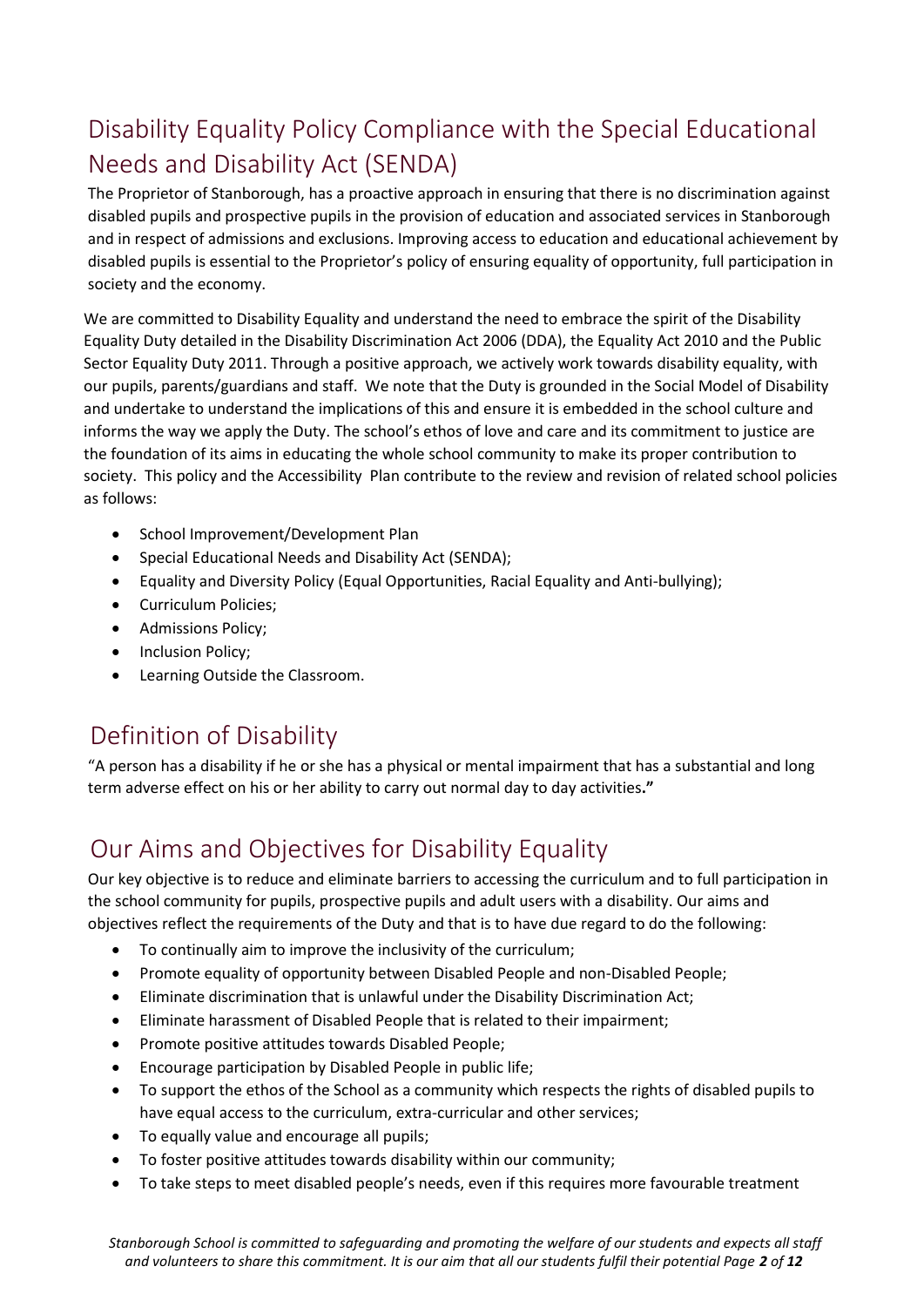# Principles

Compliance with the DDA is consistent with the school's aims and equal opportunities policy, and the operation of the school's SEND policy. The school recognizes its duty under the DDA:

- Not to discriminate against disabled pupils in their admissions and exclusions, provision of education and associated services;
- Not to treat disabled pupils less favourably;
- To take reasonable steps to avoid putting disabled pupils at a substantial disadvantage;  $\square$  To publish an Accessibility Plan.

In performing their duties, the school has regard to the DRC Code of Practice (2002). The school recognizes and values parents' knowledge of their child's disability and its effect on the child's ability to carry out normal activities, and respects the parents' and child's right to confidentiality. If a child is placed at the School by the local authority then the placing authority will be notified of any extra aid required for the pupil. The school provides all pupils with a broad and balanced curriculum, differentiated and adjusted to meet the needs of individual pupils in the light of their assessed needs; and endorses the key principles in the National Curriculum Framework, which underpin the development of a more inclusive curriculum:

- Setting suitable learning challenges;
- Responding to pupils' diverse learning needs;
- Overcoming potential barriers to learning and assessment for individual and groups of pupils.

The School has a legal duty to be non-discriminatory towards disabled pupils and to provide them with equal access and opportunity.

### Physical Access

Parents should be aware that the School is a modern building of more than one story and without lifts. Like many schools, the School has subject areas with designated classrooms and requires pupils to move around the site, necessitating the use of steps or stairs to access classrooms and other spaces. Pupils with impaired mobility will therefore be somewhat disadvantaged by these problems. The School is addressing these issues as part of the buildings development and refurbishment programme but some substantial improvements cannot be achieved by reasonable adjustments short of major alterations at prohibitive cost to the School. The School's three year accessibility plan to meet the legal planning duties seeks to improve physical access within the constraints of the school's budget as outlined above.

### Awareness

Staff and pupils will be aware of disability and understand its effects and accept and support disabled pupils as part of School life. Appropriate staff Inset will be provided to enhance understanding of disability, the need for making reasonable adjustments in compliance with our legal duties and to improve our educational provision.

Other relevant policies of the School such as the Equal Opportunities Policy, Bullying Policy, Codes of Behaviour, pupil and staff handbooks, reflect inclusiveness and the difficulties faced by disabled pupils to improve understanding and integration

The School will agree with parents appropriate regular means of communication with regard to any disabled pupil's progress, behavioural issues and the effects of any medication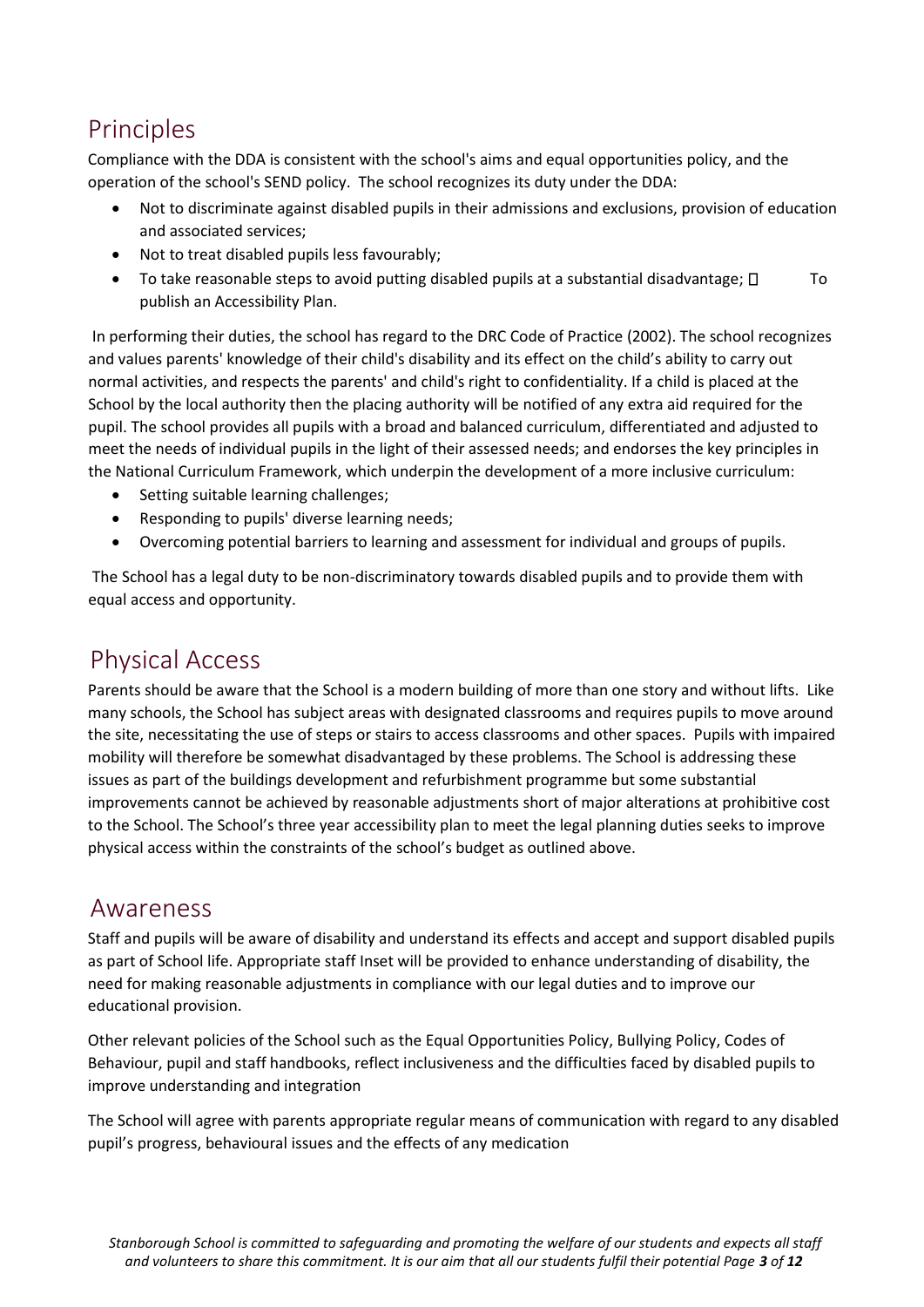# Increasing Accessibility

Admission to the school depends upon a prospective child meeting the required entrance criteria. Stanborough must feel reasonably sure that we will be able to meet the educational needs and develop the prospective pupil to the best of their potential. This is to ensure that there is every chance that the child will have a complete, happy and successful time at school and will grow into a well-rounded adult, fully equipped with essential life skills. The strands to the planning duty at Stanborough are:

To improve the inclusivity of the curriculum.

The term "curriculum" covers not only teaching and learning but the wider curriculum of the school such as participation in after-school clubs, leisure, sporting and cultural activities or school visits. Stanborough already provides additional provision to enable pupils with learning difficulties to access the curriculum through the SEND framework and this will cover many disabled pupils. In focusing on this part of the duty, Stanborough considers the needs of a wide range of disabled pupils and prospective pupils. Consequently, the school makes the curriculum accessible to all pupils, using the documents to develop the use of curriculum audits to review the patterns of achievement and participation by disabled pupils in different areas. Stanborough uses a variety of approaches when planning and delivering the curriculum to draw on the different strengths and aptitudes of pupils. It also takes into account and considers staff training needs.

Stanborough looks to improve the accessibility of the site. This strand includes improvements to the physical environment of the school and physical aids to access education. Improvements in physical access might include ramps, handrails, widened doorways, etc. Stanborough considers accessibility in all purchasing directions.

To improve accessibility to information for disabled learners.

Stanborough uses several of its policies as tools in making the curriculum accessible to disabled pupils: *Inclusion, SEND, Target Setting, Equal Opportunities and Accessibility Plan. The School will set out in its plan* how it will provide the written material it usually provides for all pupils to disabled pupils within a reasonable time.

It must produce its own accessibility plan. The duty to do so is placed upon the Proprietor.

An accessibility plan is a plan for:

- a) Increasing the extent to which disabled pupils can participate in the school curriculum;
- b) Improving the physical environment of the school to increase the extent to which disabled pupils can take advantage of education and associated services.
- c) Improving the delivery to disabled pupils of written information which is provided to pupils who are not disabled. This should be done within a reasonable period of time and in formats which take account of views expressed by pupils or parents about their preferred means of communication.

The accessibility plan must be in writing. Stanborough has a duty to review plans, revise them if necessary, and implement them. Adequate resources for implementation should be allocated. Stanborough has to make its accessibility plan available to interested parties on request at reasonable times. Ofsted monitors the planning duty through their inspections. The Secretary of State can intervene where a school is not complying with the planning duty, and can direct a school to do so. The current plan runs for the period from May 2018 until May 2021.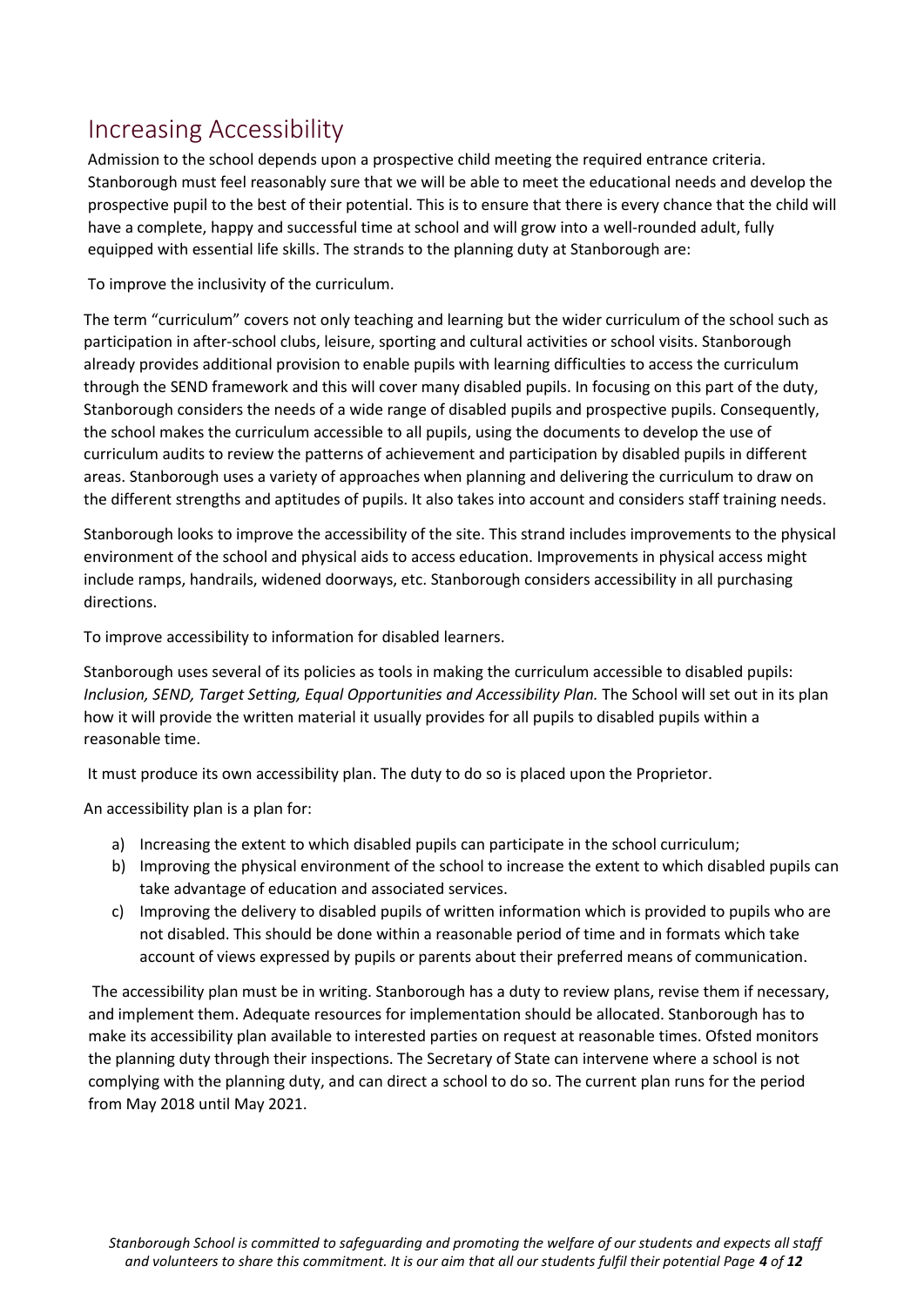# Developing Our Accessibility Plan

Stanborough develops its accessibility plan in the following way:



# POLICY ON THE SCHOOL FULFILLING ITS DUTIES UNDER THE DISABILITY DISCRIMINATION ACT (DDA)

### 1 Disability Discrimination

Disability discrimination law covers employment, the provision of services and the provision of education. It is the policy of the School to comply with the DDA. All documentation in Stanborough (handbooks, policies and procedures) take into account the implications of the DDA.

### 2 Special Educational Needs and Disability Act 2001

This new and extremely important piece of legislation received Royal Assent on 11 May 2001 and introduced significant new duties on the proprietors of independent schools from September 2002.

It legislates in four main areas.

- It provides new protection for disabled pupils by preventing discrimination against them at school on the grounds of disability.
- It grants jurisdiction to Special Educational Needs Tribunals to hear claims of disability discrimination.
- It revises and reforms the existing Special Educational Needs regime ("SEND").
- It imposes new planning duties on independent schools.

It is the policy of our school to ensure that it does not discriminate against a disabled child by either:

- treating a disabled child or prospective child less favourably for a reason relating to his or her disability than someone to whom that reason does not apply *without justification*;
- Failing to make reasonable adjustments to admission arrangements and, in relation to education and associated services, failing to ensure that disabled pupils or prospective pupils are not placed
- at a substantial disadvantage in comparison with their non-disabled colleagues *without justification*.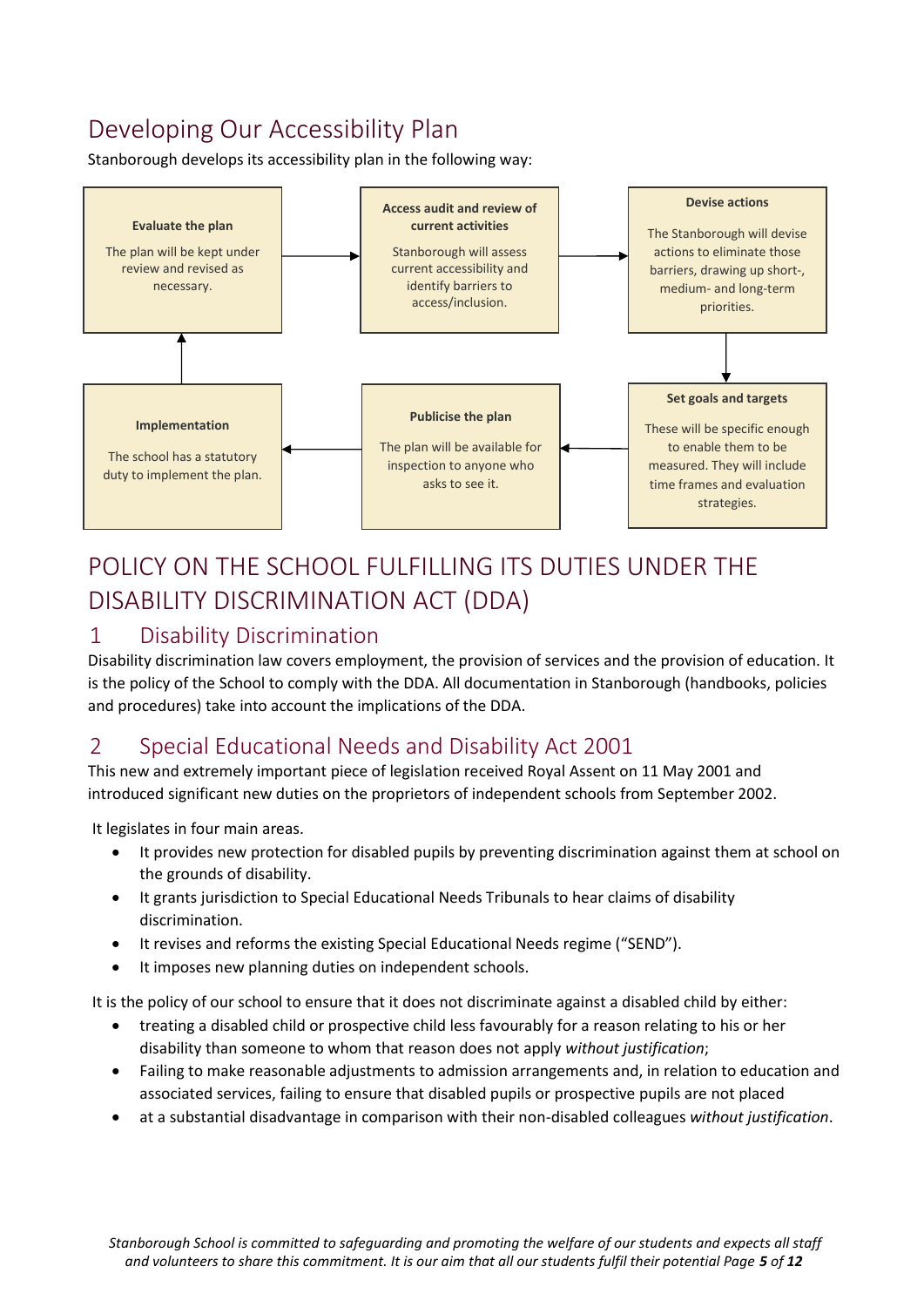• It is, however, extremely important to note that the duty on the school to make reasonable adjustments does not extend to providing auxiliary aids and services or to making alterations to the physical features of Stanborough.

There are several very important concepts within the above definitions of discrimination. These include: *Disability*

The definition of disability is the same as for disability discrimination in the employment field. In brief, a disabled child or prospective child is someone who has a physical or mental impairment that has a substantial, long term and adverse effect on his or her ability to carry out normal day-to-day activities. Disabilities may, for example, include epilepsy, learning and behavioural difficulties, as well as the "traditionally" recognised disabilities. There are, however, specific exclusions for substance dependency, seasonal allergies, and tendencies to steal, start fires or physically/sexually abuse.

#### *Admissions, Education and Associated Services*

Stanborough has a duty not to discriminate within the parameters of our published admission policy. "Admissions" refers to the criteria set out within the published admissions policy including the terms on which admission is offered. This extends in reverse to exclusions. "Education and associated services" means effectively all aspects of school life including preparation for entry, the curriculum, classroom organisation, timetabling, and access to Stanborough facilities, and extra-curricular activities, school policies including discipline and off site activities.

#### *Less Favourable Treatment*

This means treating a child, for the reason relating to the child's disability, less favourably than Stanborough would treat a child without such a disability. For example, in the case of a child with epilepsy, if Stanborough refused to admit the child on the grounds that the child would have fits, then the comparison to be made would be with a child who meets similar criteria for admission but does not have epilepsy.

Assuming here that the other child would not be barred from admission, the disabled child in this example would be the subject of less favourable treatment.

#### *Reasonable adjustments*

Stanborough take steps that are reasonable to ensure that enrolled and prospective disabled pupils are not placed at a substantial disadvantage in comparison with non-disabled pupils. Stanborough understands that it will be treated as discriminating against such a child if it fails *without justification* to take such reasonable steps to the child's detriment. Although as stated above, the duty to make reasonable adjustments does not (in the education context) extend to the provision of auxiliary aids or services or the make of physical alterations to buildings, wherever possible and practical it is the policy of our school to make such arrangements.

Examples of the type of reasonable adjustment may include:

- Stanborough equal opportunity and bullying policies covering the instances of harassment on grounds of disability;
- Training willing teaching and support staff to administer medication (e.g. in the case of an epileptic fit) or to adopt teaching practices to cope with disabled pupils (e.g. those with hearing difficulties);
- Replacing a blackboard with a whiteboard for a child with severe asthma triggered by chalk dust  $\Box$ Relocation of certain facilities within our school to enable access for disabled pupils.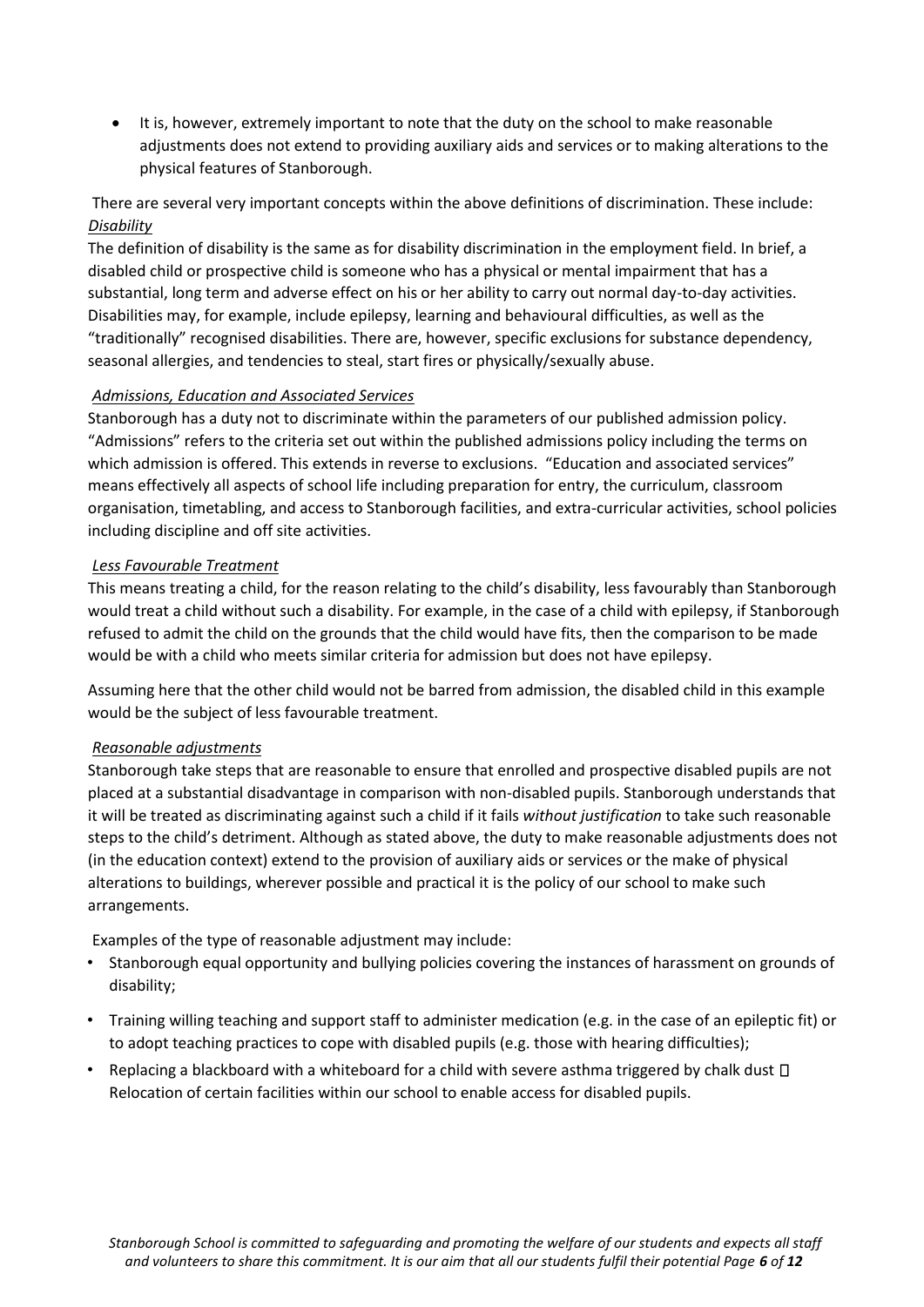### Without justification

Treating a disabled child less favourably or failing to make a reasonable adjustment is discriminatory unless there is *justification,* which may include financial considerations. Stanborough operates its admission criteria objectively.

#### 1. Planning Duties

Whilst Stanborough is not required by SENDA to make alterations to the physical features of the School, it has drawn up accessibility plans to improve access to education over time. The plans concentrate on three specific areas:  $\square$  Improvements in access to the curriculum;

- Physical improvements to improve access to education and associated services;
- Improvements in the provision of information in a range of formats for disabled pupils.

At Stanborough the plan has been prepared in writing, implemented and will be regularly reviewed. It is understood that the accessibility plans will be subject to review as part of the Ofsted inspection.

#### 2. The Disability Discrimination Act in the Employment Context

The Act defines certain types of disabled people who are protected from discrimination by employers. S.1 (1) of the Act provides that *"a person has a disability for the purposes of this Act if he has a physical or mental impairment which has a substantial and long-term adverse effect on his ability to carry out normal day-to-day activities"*. The definition of disability contained in s.1 can therefore be said to break down into four main parts:

- The person must have a physical or mental impairment;
- The impairment must have adverse effects which are substantial;
- The substantial effects must be long-term; and
- The long-term substantial effects must have an adverse effect on normal day-to-day activities.

#### 3. Discrimination and Reasonable Adjustment

The Act imposes an obligation on Stanborough to make certain adjustments to its premises and the ways in which it offers employment, in order to accommodate disabled employees.

A failure to comply with the duty to consider reasonable adjustments is, in itself an act of unlawful discrimination, unless it can be justified for a reason which is both material to the circumstances of the particular case and substantial (s4(2) and (4)). The duty of Stanborough to make adjustments will only be triggered when it employs a disabled person, or a disabled person applies, or considers applying for a job at our school.

#### *Recruitment arrangements*

In the recruitment process, the duty to make adjustments for disabled persons applies in relation to disabled people who are actual or potential job applicants (s.6(5)(a)). However, the School only has a duty to make adjustments in relation to an actual or potential job applicant or an employee whom it knows, or could reasonably be expected to know, has a disability (or has had a disability) and is likely to be put at a substantial disadvantage by the proprietor's existing arrangements (s.6(6)(b)).

If applicants indicate in their CV and application form that they are disabled, then Stanborough will make adjustments for them in the recruitment process. Stanborough will appraise all staff involved in the recruitment process (receptionists, interviewers) as to the nature of applicants' disabilities, so that they can look for disabled applicants when they arrive and offer them assistance, if necessary.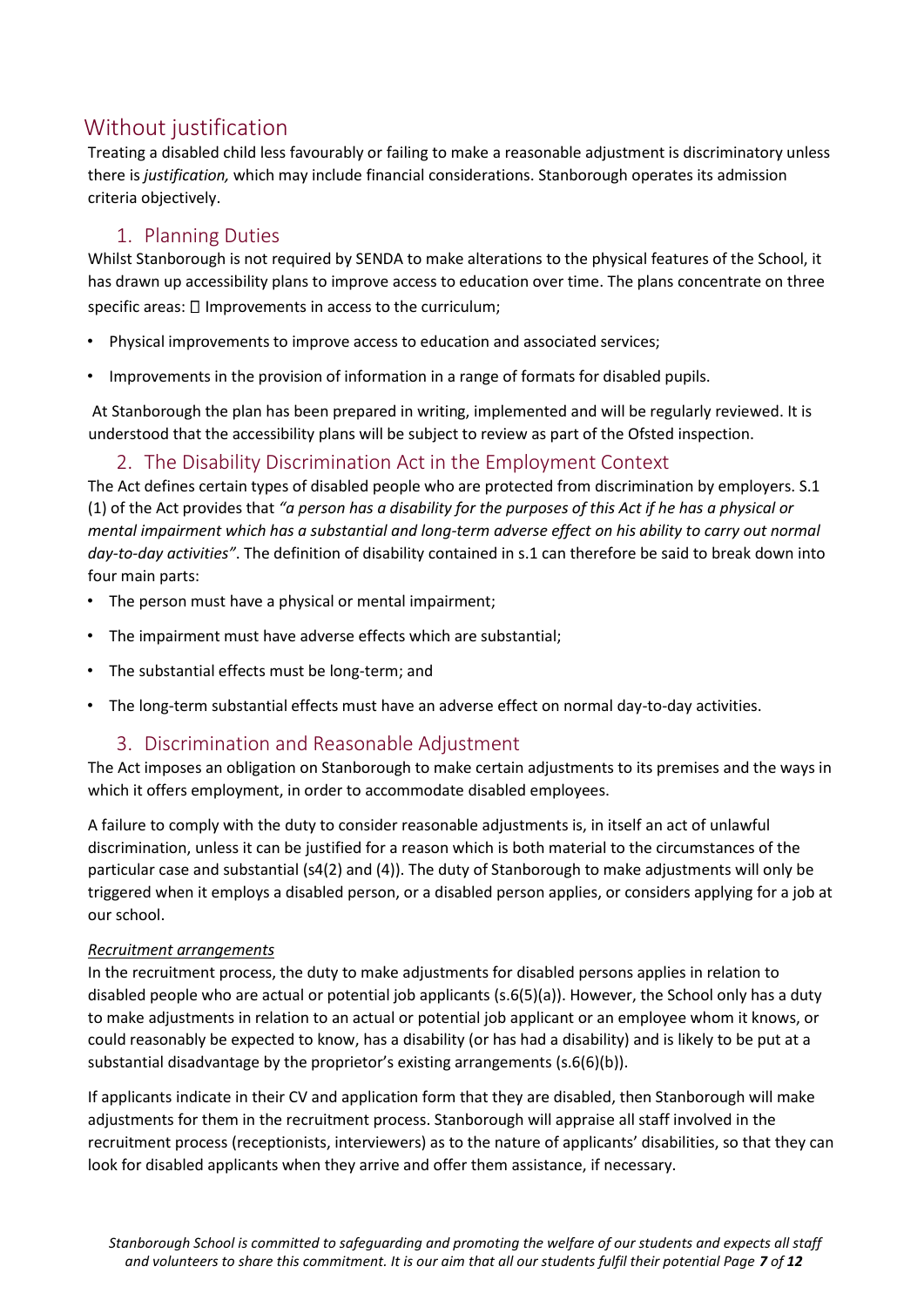### 4. What adjustments should Stanborough be making to the School Premises?

The Disability Discrimination (Employment) Regulations 1996 (SI No 1456) provides that for the purposes of the Employer's duty to make reasonable adjustments, the following are to be treated as physical features of its premises whether they are permanent or temporary (Regulation 9):  $\Box$  Any feature arising from the design or construction of a building on the premises;

- Any feature on the premises of any approach to, exit from or access to such building;
- Any features, fittings, furnishings, furniture, equipment or materials in or on the premises; and  $\Box$  Any other physical element or quality of any land included in the premises.

Stanborough is careful not to take steps which would involve altering any physical characteristics of its premises which were adopted with a view to meeting the requirements of the Building Regulations 1999.

### Implications for the SEND Policy

Although Stanborough has a separate SEND Policy there is cross referencing with:

- Curriculum policies which take in to consideration arrangements for access, support and differentiation
- Inclusion and Equal Opportunities policies
- Partnership with parents
- Teaching and learning
- Curriculum statement.

### Admissions

Stanborough asks parents to include in their admissions documentation a note as to the health of the prospective child at the time of application and any reasonable adjustments that may be required for the purpose of the entry process or education at our school. In assessing any child or prospective child, our school may take advice and require such assessments as it regards as appropriate. Subject to this, Stanborough is sensitive to any requests for confidentiality. When the school regards it as appropriate, in assessing any pupil or prospective pupil, the School may take advice and require assessments e.g. from an educational psychologist. The School may allow some extra time in the entrance exam for prospective pupils with a disability.

Applications are considered in line with the admission arrangements for all pupils. A child's disability does not prevent their being offered a place and integrated into the school unless:

- The content, structure and delivery of the curriculum are such that the child would be prevented from fulfilling a major part of it;
- Our school would be unable to provide suitably trained staff, facilities or resources to allow the requirements of our curriculum to be met.

We have an ongoing commitment to disability equality within our school and through a positive approach, actively work alongside the proprietors, parents/guardians, staff and pupils of Stanborough. We work towards:

• Increasing the extent to which disabled pupils can participate in our school curriculum and associated services;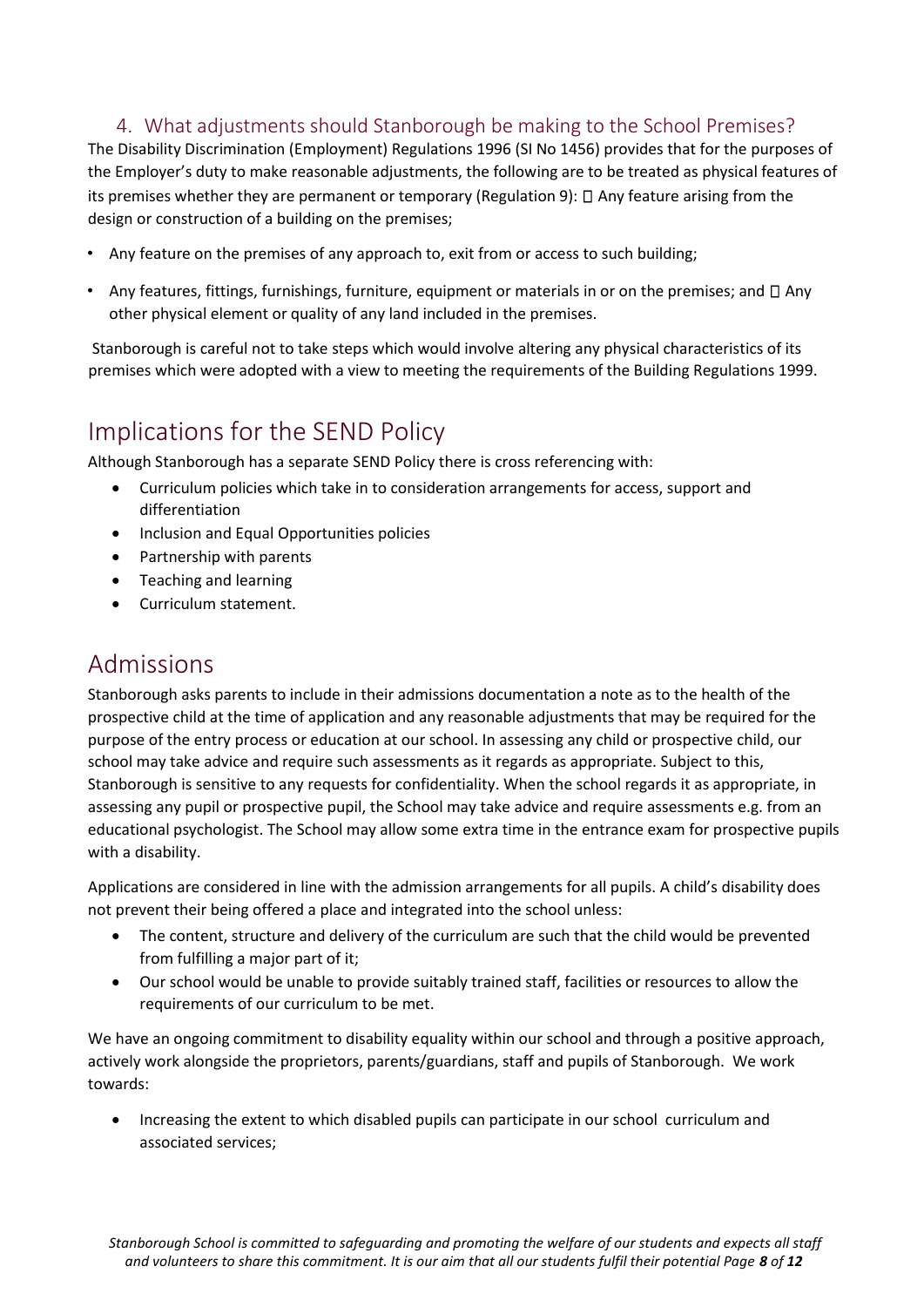• Improving the delivery to disabled pupils of information that is provided in writing to nondisabled pupils by ensuring that a range of different formats and communication aids are used where necessary to ensure that all information is accessible to everyone within our school.

What follows is Stanborough Strategy:

- The strategy is available to interested parties on request.
- The strategy can be inspected in the Independent Schools Inspectorate ensure that responsibilities have been discharged in the preparation, revision and implementation of the strategy.
- The School Strategy is reviewed every three years.

# Definition (Disability)

A person has a disability if they have a physical or mental impairment that has a substantial and long-term adverse effect on his or her ability to carry out normal day to day activities. Reference to disabled people includes disabled pupils, young people and adults, as pupils, employees, proprietors, parents and carers and other members of the wider community that might use school premises for leisure or other activities. The definition of disability covers a broad spectrum of impairments including:  $\square$  Cancer;

- Diabetes;
- Epilepsy;
- HIV;
- Multiple sclerosis;
- Hearing or sight impairments;
- Mobility difficulties;
- People with mental health conditions or learning difficulties/disabilities.

### Activity

Stanborough has identified the following points for action as part of its School Improvement Plan, in order to achieve the key objectives.

### Education and Associated Services

"Education and Associated Services" is a broad term that covers all aspects of our school life. This list exemplifies the range of activities that may be covered by this term:

- Preparation for entry to our school
- The curriculum
- Teaching and learning
- Classroom organisation and Grouping of pupils
- Timetabling and Target Setting
- Homework
- Access to our school facilities
- Activities to supplement the curriculum e.g. drama group
- visiting the school
- School sports
- School policies
- Breaks and lunchtimes including the serving of school meals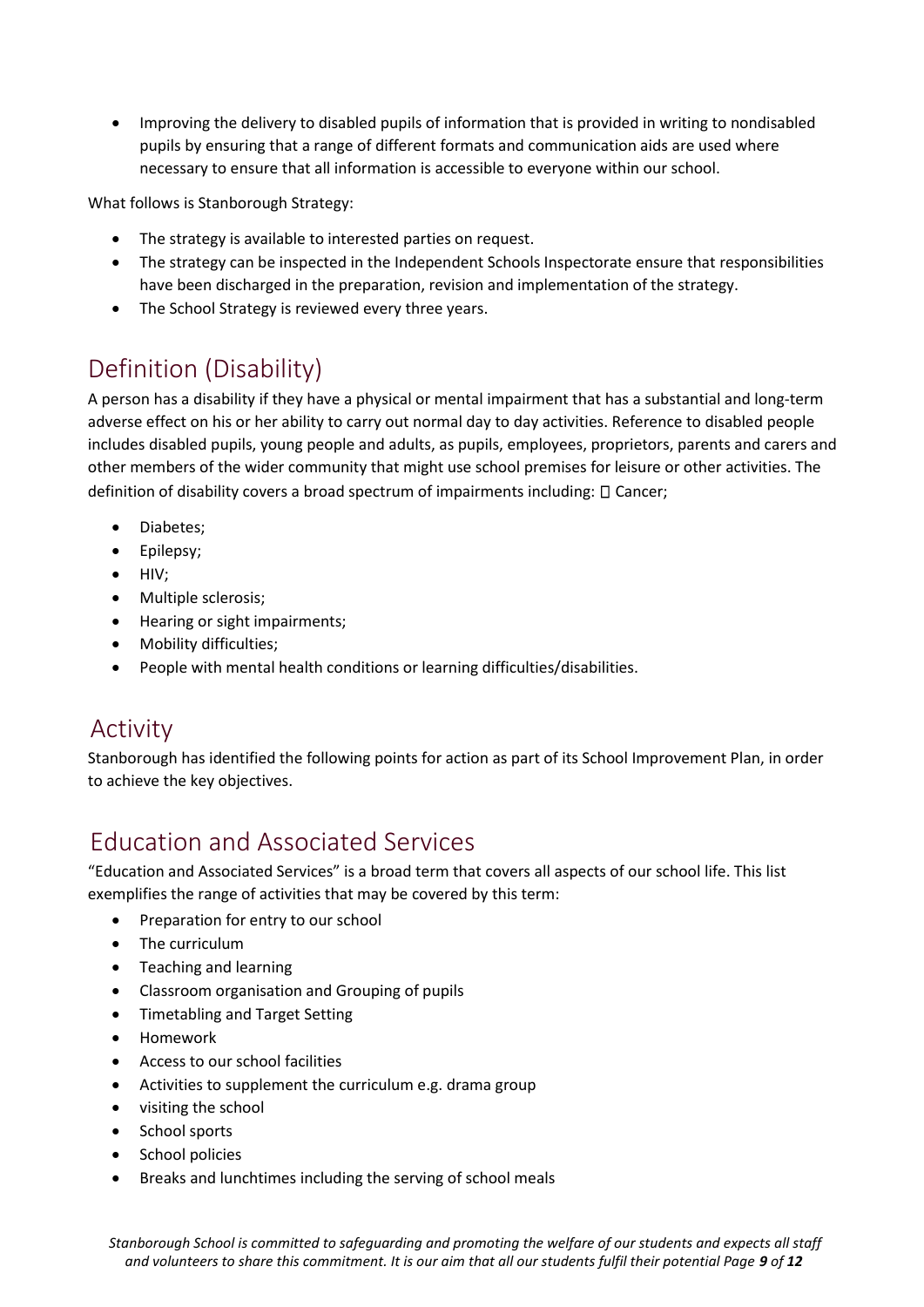- Interaction with peers
- Assessment and exam arrangements
- School discipline and sanctions including exclusion procedures
- School clubs and activities
- Educational visits
- Our school's arrangements for working with other agencies  $\Box$  Preparation of pupils for the next phase of education.

### Delivery of the curriculum

Stanborough staff are provided continuous professional development in further making the curriculum accessible to all pupils. The school seeks and follows the advice of ISA and other services, such as specialist teacher advisers and SEN advisers, and of appropriate health professionals from the local NHS Trusts.

### Access to the Curriculum

It is vital that disabled pupils be able to access the curriculum. There should be:

- A communicative friendly environment;
- A commitment to becoming a dyslexic-friendly school;  $\Box$  Support for individual needs.

### Education

Our staff are made aware of pupils with Disability or Special Educational Needs so that they can ensure the relevant provisions are in place to support their learning. Staff will continue to be made aware of strategies for inclusion within the classroom so as not to place disabled pupils at a substantial disadvantage in accessing the curriculum. Our Staff adapt their teaching to the learning patterns of all their pupils according to their abilities and needs. Such differentiation will be reflected in Departmental Schemes of Work. The implementation of reasonable adjustments to classroom management, teaching and expectations, will not prejudice the progress or health and safety of other pupils.

### Physical environment

Stanborough, whilst having an exceptional physical environment, continues to take account of the needs of pupils and other users with physical difficulties and sensory impairments when planning and undertaking future improvements and refurbishments of the site and premises. Whilst we have excellent access, lighting, acoustic treatment and colour schemes, we will continue to ensure this standard is both maintained and built upon. To this end a full audit of the buildings and site to identify obstacles has been carried out and an accessibility plan produced.

# Sporting and Recreational Activities

The School will provide equal access to all school activities for disabled pupils, within the constraints of the physical nature of the site, the budgetary costs, the health and safety implications and any difficulties of supervision.

Individual risk assessment and management strategies will be provided for disabled pupils engaged in school trips or visits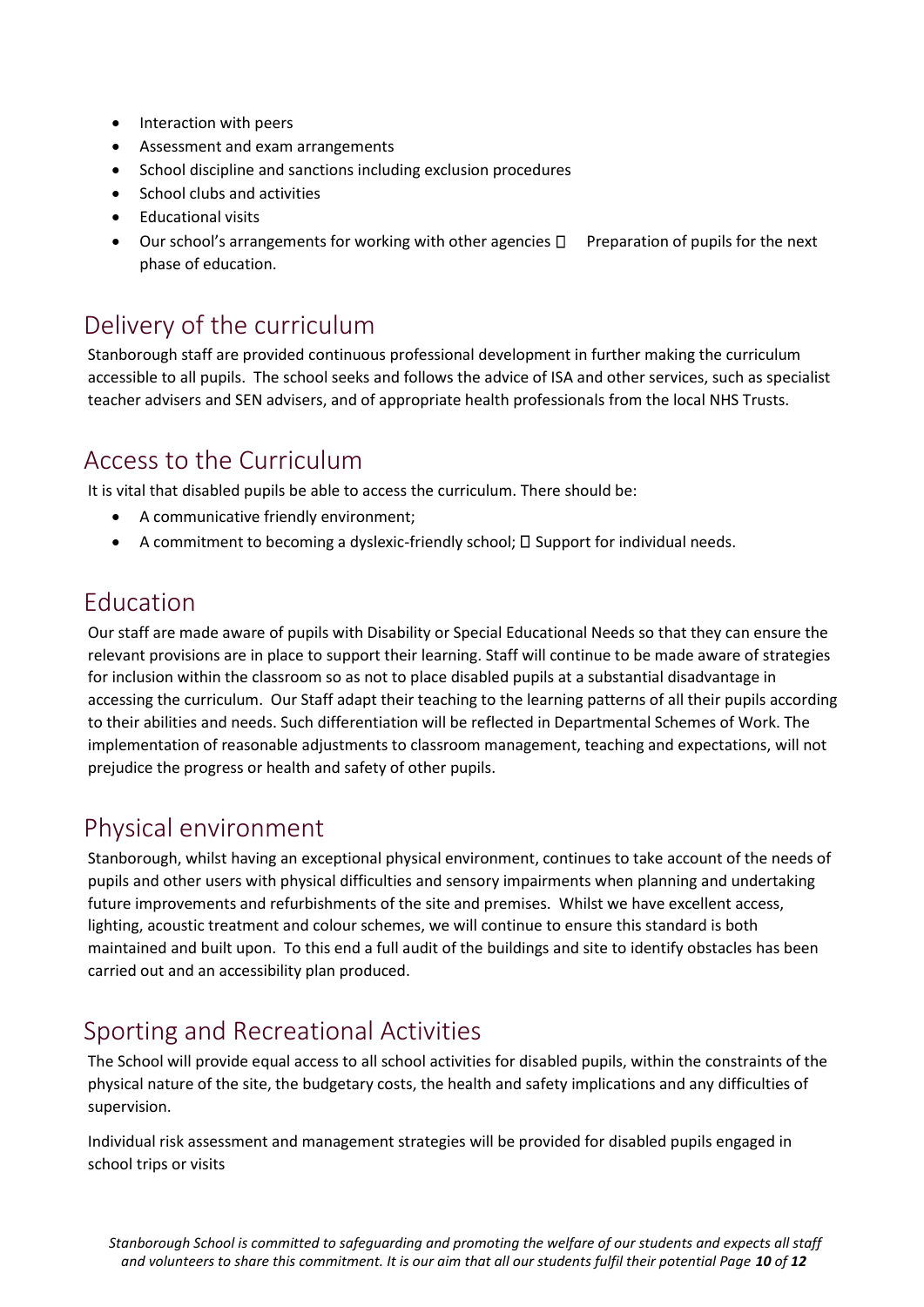# Provision of information in other formats

Our school is aware of local services, including those provided through the LA, for providing information in alternative formats when required or requested.

# Teaching and learning style

Through the combination of teaching and pastoral care we aim to provide all our pupils with the opportunity to succeed, and to reach the highest level of personal achievement. To do this, teaching and learning will:

- Ensure equality of access for all pupils and prepare them for life in a diverse society;
- Promote attitudes and values that will challenge discriminatory behaviour;
- Seek to involve all parents/guardians in supporting their child's education;
- Provide educational visits and extra-curricular activities that all pupils can participate in;
- Take account of the performance of all pupils when planning for future learning and setting challenging targets
- Make best use of all available resources to support the learning of all groups of pupils.

In our school we aim to tackle disability discrimination and promote equality of opportunity across all aspects of our school life. We do this by:

- Creating an ethos in which pupils and staff feel valued and secure;
- Building self-esteem and confidence in our pupils, so that they can then use these qualities to influence their own relationships with others;
- Removing or minimizing barriers to learning, so that all pupils can achieve;
- Ensuring that our teaching takes into account the learning needs of all pupils through our schemes of work and lesson planning;
- Actively tackling disability discrimination and promoting equality of opportunity through our school Prospectus, Code of Conduct, newsletters to parents and displays of work and  $\Box$  Making clear to our pupils what constitutes aggressive and discriminatory behaviour.

All our staff have a duty to work to this policy to ensure inclusion of pupils with disabilities. Wherever practicable, Stanborough considers and seeks to employ disabled people in jobs suited to their aptitudes, abilities and qualifications in line with the Disability Discrimination Act (2005). We ensure that employees with disabilities are considered for promotion according to their aptitudes, abilities and qualifications and they are not disadvantage when renewal of fixed-term contracts is being considered. Members of staff who become disabled, so far as is practicable, should continue to remain employed by our school at the discretion of the proprietor. This is dependent on their ability to carry out the duties of their post. Help from related professional organizations should be sought when considering not only the possible effects of the disability but also other consequential disadvantages, such as loss of status or financial loss.

The school will endeavor to make any reasonable adjustments to enable the employee to continue in post. However, options might include:

- Continuing in the same post;
- A gradual return to work;
- A reduction in hours;
- Redeployment;
- Premature retirement on grounds of incapacity;  $\square$  Termination of employment.